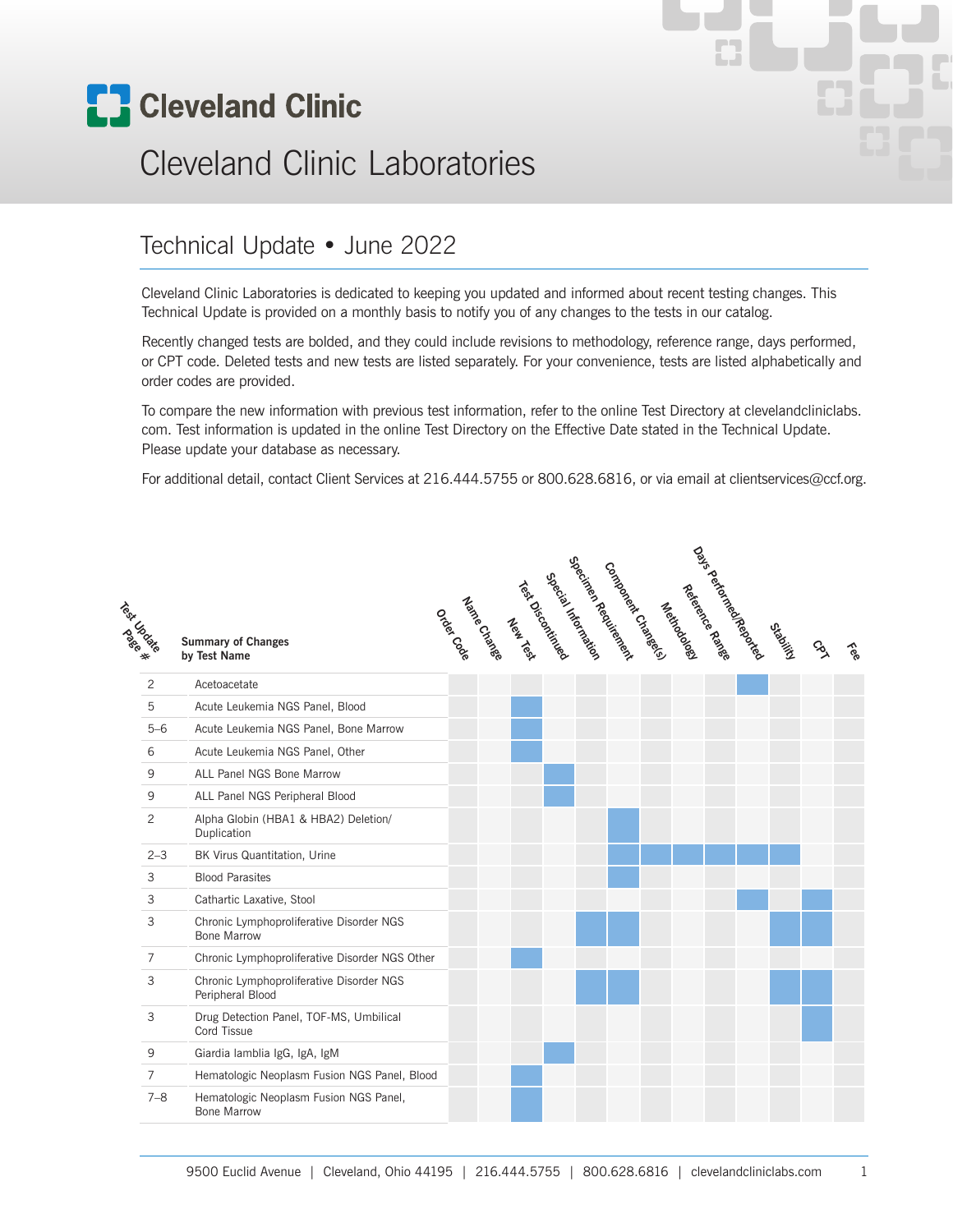| Testa Cate |   | <b>Summary of Changes</b><br>by Test Name                                 | October | Nande Croisee | New Text | Terminically | 526cintas<br>Special Literature | connell croates | Newtodogy | Aere <sup>ng</sup> e Ran <sup>ge</sup> | na feroning Reparts | Orbitics | $\mathcal{S}$ | १९० |
|------------|---|---------------------------------------------------------------------------|---------|---------------|----------|--------------|---------------------------------|-----------------|-----------|----------------------------------------|---------------------|----------|---------------|-----|
|            | 8 | Hematologic Neoplasm Fusion NGS Panel, Other                              |         |               |          |              |                                 |                 |           |                                        |                     |          |               |     |
|            | 9 | Hematologic Neoplasm Next Generation<br>Sequencing Panel Marrow           |         |               |          |              |                                 |                 |           |                                        |                     |          |               |     |
|            | 9 | Hematologic Neoplasm Next Generation<br>Sequencing Panel Peripheral Blood |         |               |          |              |                                 |                 |           |                                        |                     |          |               |     |
|            | 9 | Legionella IgM Abs                                                        |         |               |          |              |                                 |                 |           |                                        |                     |          |               |     |
|            | 9 | Legionella pneumophila Antibody (Types 1-6),<br>IgG by IFA                |         |               |          |              |                                 |                 |           |                                        |                     |          |               |     |
|            | 8 | Myeloid NGS Panel Other                                                   |         |               |          |              |                                 |                 |           |                                        |                     |          |               |     |
|            | 3 | Myeloid Panel NGS Bone Marrow                                             |         |               |          |              |                                 |                 |           |                                        |                     |          |               |     |
|            | 4 | Myeloid Panel NGS Peripheral Blood                                        |         |               |          |              |                                 |                 |           |                                        |                     |          |               |     |
|            | 4 | Routine Flu A/B & RSV                                                     |         |               |          |              |                                 |                 |           |                                        |                     |          |               |     |

### Test Changes

| <b>Test Name</b>                                       | <b>Order Code</b> | Change                                                                                                                                                                                                                                                                                                                                                                                                                                                                                                                                                                                                                                                                                                                                                                                                                                                                                                                                                                                                                                                                                                                                                                                                                                                                                                                                                                                                                                                                                                                                                                                                                                                                                                                                                                                                  | <b>Effective Date</b>    |
|--------------------------------------------------------|-------------------|---------------------------------------------------------------------------------------------------------------------------------------------------------------------------------------------------------------------------------------------------------------------------------------------------------------------------------------------------------------------------------------------------------------------------------------------------------------------------------------------------------------------------------------------------------------------------------------------------------------------------------------------------------------------------------------------------------------------------------------------------------------------------------------------------------------------------------------------------------------------------------------------------------------------------------------------------------------------------------------------------------------------------------------------------------------------------------------------------------------------------------------------------------------------------------------------------------------------------------------------------------------------------------------------------------------------------------------------------------------------------------------------------------------------------------------------------------------------------------------------------------------------------------------------------------------------------------------------------------------------------------------------------------------------------------------------------------------------------------------------------------------------------------------------------------|--------------------------|
| Acetoacetate                                           | <b>ACETAC</b>     | Reported: 9-13 days                                                                                                                                                                                                                                                                                                                                                                                                                                                                                                                                                                                                                                                                                                                                                                                                                                                                                                                                                                                                                                                                                                                                                                                                                                                                                                                                                                                                                                                                                                                                                                                                                                                                                                                                                                                     | effective<br>immediately |
| Alpha Globin (HBA1<br>& HBA2) Deletion/<br>Duplication | <b>HBADD</b>      | Specimen Requirement: 3 mL whole blood in EDTA (Lavender) tube; Refrigerated                                                                                                                                                                                                                                                                                                                                                                                                                                                                                                                                                                                                                                                                                                                                                                                                                                                                                                                                                                                                                                                                                                                                                                                                                                                                                                                                                                                                                                                                                                                                                                                                                                                                                                                            | 8/2/22                   |
| BK Virus Quantitation.<br>Urine                        | <b>UBKQT</b>      | For interface clients only–Test build may need to be modified<br>Includes:<br>BK Virus, Urine Interp<br>BK Virus, Urine, IU/mL<br>BK Virus, Urine, log IU/mL<br>Special Information: Must indicate specimen source.<br><b>Clinical Information:</b> Detect and quantify BK virus in urine. The quantitative range<br>of this assay is 2.3-8.0 log IU/mL (200-100,000,000 IU/mL). A negative result<br>$\epsilon$ (<1.1 log IU/mL or <12.2 IU/mL) does not rule out the presence of PCR inhibitors<br>in the patient specimen or BK virus DNA concentrations below the level of detection<br>of the assay. Inhibition may also lead to underestimation of viral quantitation. No<br>international standard is currently available for calibration of this assay. Caution<br>should be taken when interpreting results generated by different<br>assay methodologies. If the assay did NOT detect the virus, the test result will be<br>reported as <b>Negative.</b> If the assay DETECTED the presence of the virus but was not<br>able to accurately quantify the <b>viral concentration</b> , the test result will be reported as<br>"<2.3 log IU/mL (<200 IU/mL), not quantifiable."<br>Specimen Requirement: 5 mL random urine in sterile container; Minimum:<br>1 mL; Refrigerated; Send to Cleveland Clinic Laboratories on the day of collection.<br>Specimen source required. Specimen must be transferred into cobas PCR Urine<br>Sample Kit within 24 hours of collection.<br>Stability:<br>Ambient: 24 hours if neat. If transferred into cobas PCR Urine Sample Kit within<br>24 hours, stability is increased to 90 days.<br>Refrigerated: 24 hours if neat. If transferred into cobas PCR Urine Sample Kit<br>within 24 hours, stability is increased to 90 days.<br>(continued on page 3) | 7/12/22                  |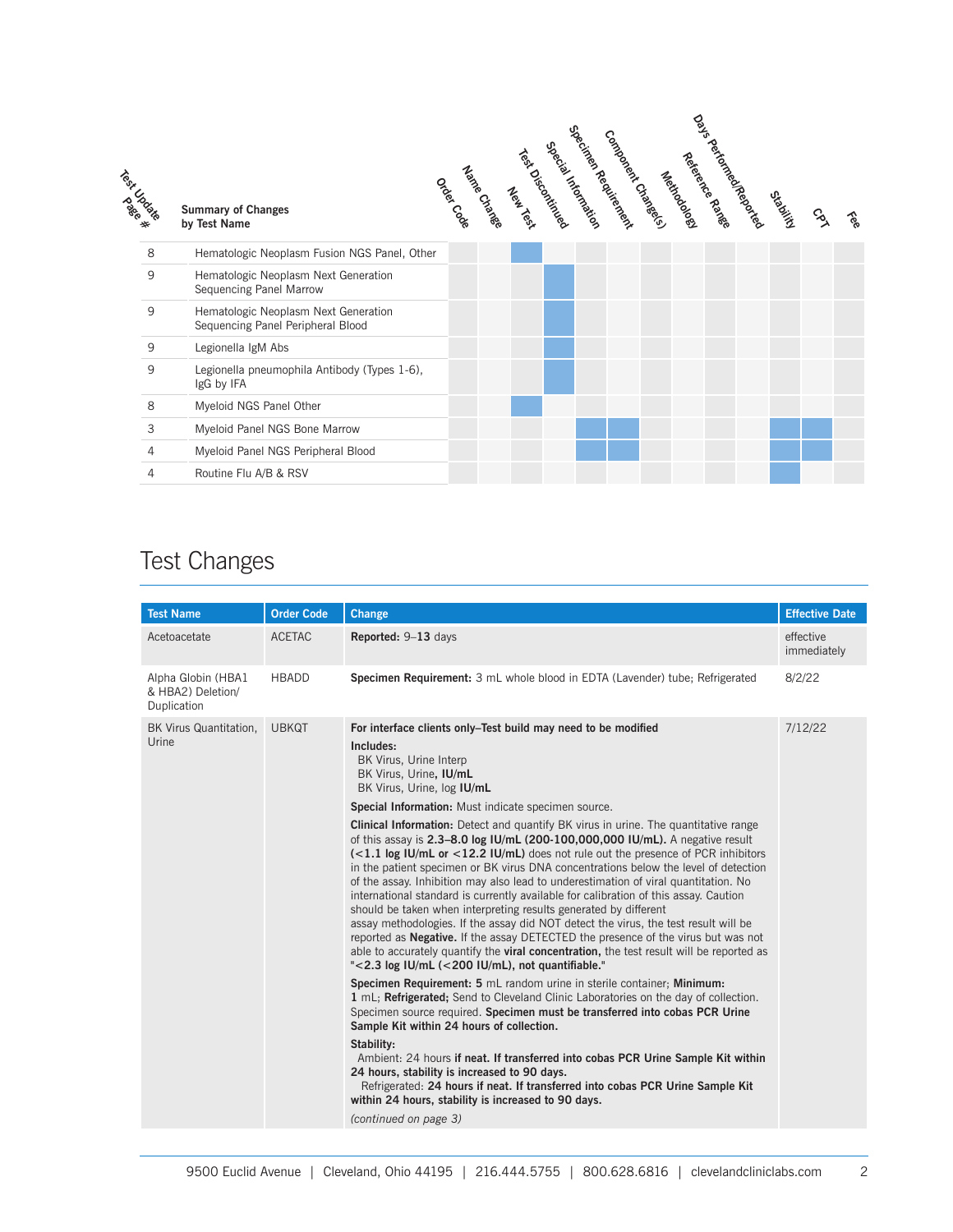# Test Changes (Cont.)

| <b>Test Name</b>                                              | <b>Order Code</b> | <b>Change</b>                                                                                                                                                                                                                                                                                                                                                                                                                                                                                                                               | <b>Effective Date</b>    |
|---------------------------------------------------------------|-------------------|---------------------------------------------------------------------------------------------------------------------------------------------------------------------------------------------------------------------------------------------------------------------------------------------------------------------------------------------------------------------------------------------------------------------------------------------------------------------------------------------------------------------------------------------|--------------------------|
| BK Virus Quantitation,<br>Urine<br>(continued from<br>page 2) |                   | Methodology: Real-Time Polymerase Chain Reaction (RT-PCR)<br><b>Reference Range:</b><br>BK Virus Quantitation, Urine (UBKDNA): Not detected<br>BK Virus IU/mL Urine (UBKCOP): Refer to report<br>BK Virus log IU/mL Urine (UBKLOG): Refer to report<br>Days Performed: Mon-Fri                                                                                                                                                                                                                                                              |                          |
| <b>Blood Parasites</b>                                        | <b>BLDPAR</b>     | Specimen Requirement: 2 mL whole blood in EDTA (Lavender) tube; Ambient;<br>Transport to Main campus within 4 hrs. Use STAT courier when necessary. Rapid<br>results can be critical to establishing appropriate therapy                                                                                                                                                                                                                                                                                                                    | 6/2/22                   |
| Cathartic Laxative,<br>Stool                                  | <b>STCATH</b>     | <b>Reported:</b> $9-13$ days<br>CPT: 83735; 84100                                                                                                                                                                                                                                                                                                                                                                                                                                                                                           | effective<br>immediately |
| Chronic<br>Lymphoproliferative                                | LPMNGS            | Special Information: The following genes are interrogated: BRAF, MYD88,<br>NOTCH1, SF3B1, STAT3, STAT5B andTP53.                                                                                                                                                                                                                                                                                                                                                                                                                            | effective<br>immediately |
| Disorder NGS Bone<br>Marrow                                   |                   | Specimen Requirement: 4 mL bone marrow aspirate in EDTA (Lavender) tube;<br>Collection Ambient; Transport Refrigerated<br>Stability:<br>Ambient: If specimen is to be stored longer than 24 hours, it should be placed at                                                                                                                                                                                                                                                                                                                   |                          |
|                                                               |                   | 2-8C for up to 7 days.<br>Refrigerated: 7 days<br>Frozen: Unacceptable<br>Days Performed: Mon-Fri                                                                                                                                                                                                                                                                                                                                                                                                                                           |                          |
|                                                               |                   | CPT: 81445                                                                                                                                                                                                                                                                                                                                                                                                                                                                                                                                  |                          |
| Chronic<br>Lymphoproliferative                                | <b>LPPNGS</b>     | Special Information: The following genes are interrogated: BRAF, MYD88,<br>NOTCH1, SF3B1, STAT3, STAT5B andTP53.                                                                                                                                                                                                                                                                                                                                                                                                                            | effective<br>immediately |
| Disorder NGS<br>Peripheral Blood                              |                   | <b>Specimen Requirement:</b> 4 mL peripheral blood in EDTA (Lavender) tube; Collection<br>Ambient; Transport Refrigerated                                                                                                                                                                                                                                                                                                                                                                                                                   |                          |
|                                                               |                   | Stability:<br>Ambient: If specimen is to be stored longer than 24 hours, it should be placed at<br>2-8C for up to 7 days.<br>Refrigerated: 7 days<br>Frozen: Unacceptable                                                                                                                                                                                                                                                                                                                                                                   |                          |
|                                                               |                   | Days Performed: Mon-Fri                                                                                                                                                                                                                                                                                                                                                                                                                                                                                                                     |                          |
|                                                               |                   | CPT: 81445                                                                                                                                                                                                                                                                                                                                                                                                                                                                                                                                  |                          |
| Drug Detection Panel,<br>TOF-MS, Umbilical<br>Cord Tissue     | <b>DRGTOF</b>     | CPT: 80326; 80347; 80364; 80355                                                                                                                                                                                                                                                                                                                                                                                                                                                                                                             | effective<br>immediately |
| <b>Myeloid Panel NGS</b><br><b>Bone Marrow</b>                | <b>MYNGSM</b>     | Special Information: The following genes are interrogated: ABL1, ASXL1, BCOR,<br>BCORL1, BRAF, CALR, CBL, CEBPA, CSF3R, CUX1, DDX41, DNMT3A, EED,<br>ETNK1, ETV6, EZH2, FLT3, GATA1, GATA2, IDH1, IDH2, JAK2, JAK3, KDM6A,<br>KIT, KMT2A, KRAS, LUC7L2, MPL, NF1, NPM1, NRAS, PHF6, PIGA, PPMID,<br>PRPF8, PTEN, PTPN11, RAD2, RIT1, RUNX1, SETBP1, SF3B1, SH2B3, SMC1A,<br>SMC3, SRSF2, STAG2, STAT3, STAT5B, SUZ12, TET2, TP53, U2AF1, WT1, and<br>ZRSR2.<br>Clinical Limitation: This test does not evaluate for fusions. For a combined | effective<br>immediately |
|                                                               |                   | evaluation including fusions relevant to acute leukemias, the Acute Leukemia NGS<br>panel is recommended.                                                                                                                                                                                                                                                                                                                                                                                                                                   |                          |
|                                                               |                   | Clinical Information: Molecular evaluation of known or suspected chronic<br>myeloid neoplasms, including but not limited to myeloproliferative neoplasms,<br>myelodysplastic syndromes, and overlap myelodysplastic/myeloproliferative<br>neoplasms. Evaluates for single nucleotide variants, small insertions and deletions<br>within the covered regions of the targeted genes.                                                                                                                                                          |                          |
|                                                               |                   | <b>Specimen Requirement: 4</b> mL bone marrow aspirate in EDTA (Lavender) tube;<br>Collection Ambient; Transport Refrigerated                                                                                                                                                                                                                                                                                                                                                                                                               |                          |
|                                                               |                   | Stability:<br>Ambient: If specimen is to be stored longer than 24 hours, it should be placed at<br>2-8 C for up to 7 days.<br>Refrigerated: 7 days<br>Frozen: Unacceptable                                                                                                                                                                                                                                                                                                                                                                  |                          |
|                                                               |                   | CPT: 81455                                                                                                                                                                                                                                                                                                                                                                                                                                                                                                                                  |                          |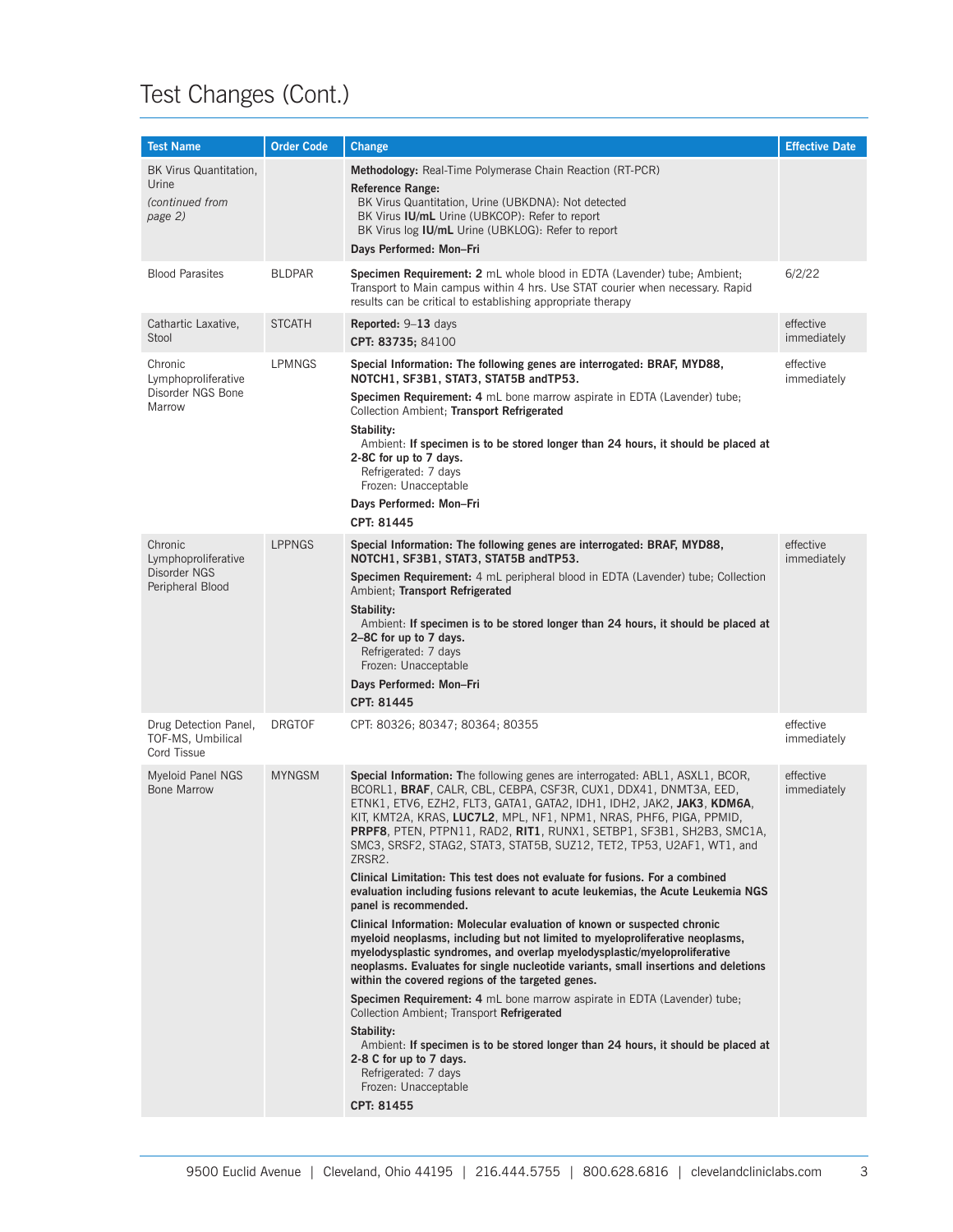# Test Changes (Cont.)

| <b>Test Name</b>                      | <b>Order Code</b>     | <b>Change</b>                                                                                                                                                                                                                                                                                                                                                                                                                                               | <b>Effective Date</b>    |
|---------------------------------------|-----------------------|-------------------------------------------------------------------------------------------------------------------------------------------------------------------------------------------------------------------------------------------------------------------------------------------------------------------------------------------------------------------------------------------------------------------------------------------------------------|--------------------------|
| Myeloid Panel NGS<br>Peripheral Blood | <b>MYNGSP</b>         | Special Information: The following genes are interrogated: ABL1, ASXL1, BCOR,<br>BCORL1, BRAF, CALR, CBL, CEBPA, CSF3R, CUX1, DDX41, DNMT3A, EED,<br>ETNK1, ETV6, EZH2, FLT3, GATA1, GATA2, IDH1, IDH2, JAK2, JAK3, KDM6A,<br>KIT, KMT2A, KRAS, LUC7L2, MPL, NF1, NPM1, NRAS, PHF6, PIGA, PPMID,<br>PRPF8, PTEN, PTPN11, RAD2, RIT1, RUNX1, SETBP1, SF3B1, SH2B3, SMC1A,<br>SMC3, SRSF2, STAG2, STAT3, STAT5B, SUZ12, TET2, TP53, U2AF1, WT1, and<br>ZRSR2. | effective<br>immediately |
|                                       | panel is recommended. | Clinical Limitation: This test does not evaluate for fusions. For a combined<br>evaluation including fusions relevant to acute leukemias, the Acute Leukemia NGS                                                                                                                                                                                                                                                                                            |                          |
|                                       |                       | Clinical Information: Molecular evaluation of known or suspected chronic<br>myeloid neoplasms, including but not limited to myeloproliferative neoplasms,<br>myelodysplastic syndromes, and overlap myelodysplastic/myeloproliferative<br>neoplasms. Evaluates for single nucleotide variants, small insertions and deletions<br>within the covered regions of the targeted genes.                                                                          |                          |
|                                       |                       | Specimen Requirement: 4 mL peripheral blood in EDTA (Lavender) tube; Collection<br>Ambient: Transport Refrigerated                                                                                                                                                                                                                                                                                                                                          |                          |
|                                       |                       | Stability:<br>Ambient: If specimen is to be stored longer than 24 hours, it should be placed at<br>2-8 C for up to 7 days.<br>Refrigerated: 7 days<br>Frozen: Unacceptable<br>CPT: 81455                                                                                                                                                                                                                                                                    |                          |
| Routine Flu A/B &<br><b>RSV</b>       | <b>RTFRSV</b>         | Stability:<br>Ambient: 24 hrs<br>Refrigerated: 96 hours<br>Frozen: Unacceptable                                                                                                                                                                                                                                                                                                                                                                             | effective<br>immediately |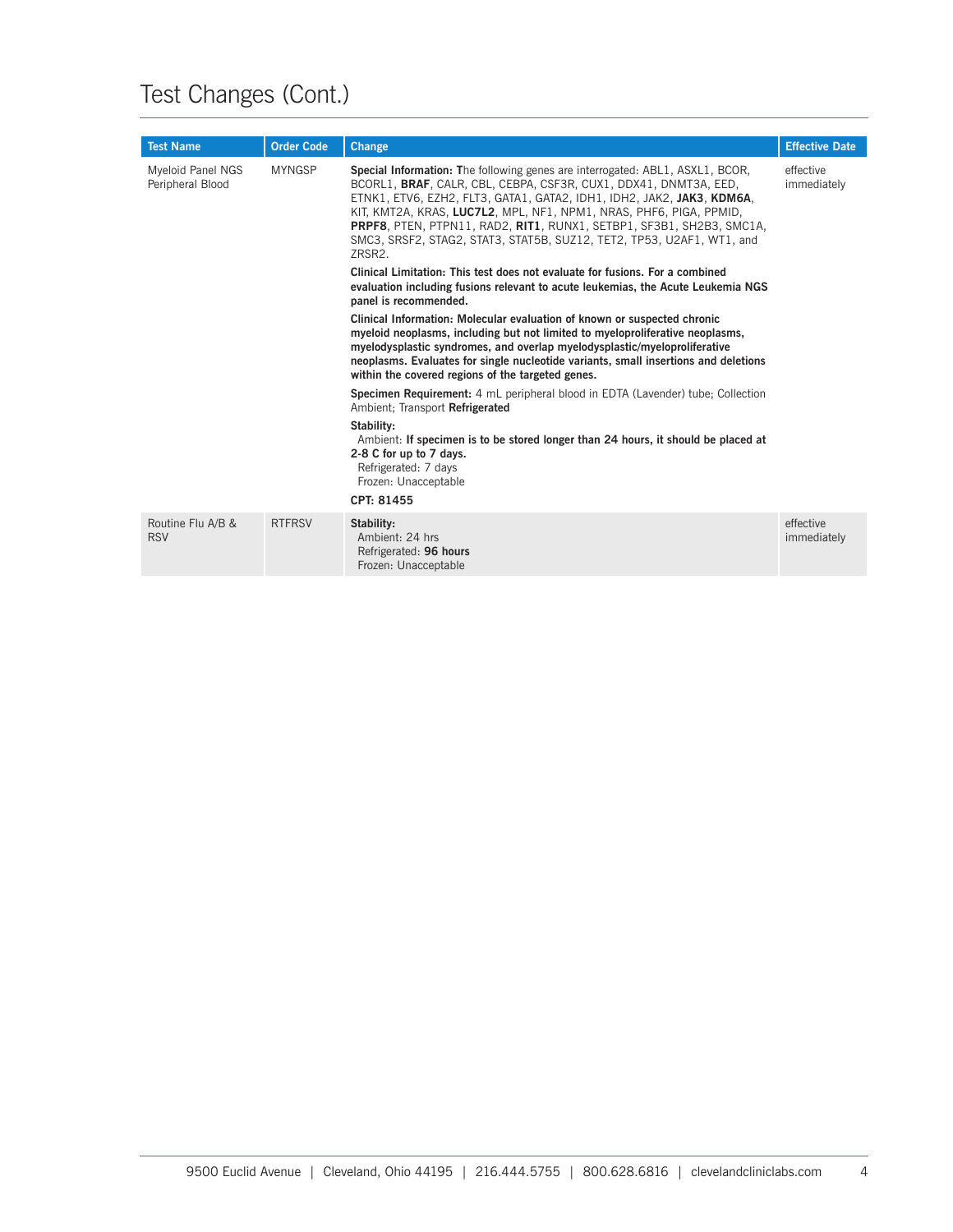### New Tests

| <b>Test Name</b>                         | <b>Order Code</b> | <b>Change</b>                                                                                                                                                                                                                                                                                                                                                                                                                                                                                                                                                                                                                                                                                                                                                                                                                                                                                                                                                                                                                                                                                                                                                                                                                                                                                                                                                                                                                                                                                                                                                                                                                                                                                                                                                                                                                                                                                                                                                                                                                                                                                                                                                                                                                                                                                                                                                                                                                                                                                                  | <b>Effective Date</b>    |
|------------------------------------------|-------------------|----------------------------------------------------------------------------------------------------------------------------------------------------------------------------------------------------------------------------------------------------------------------------------------------------------------------------------------------------------------------------------------------------------------------------------------------------------------------------------------------------------------------------------------------------------------------------------------------------------------------------------------------------------------------------------------------------------------------------------------------------------------------------------------------------------------------------------------------------------------------------------------------------------------------------------------------------------------------------------------------------------------------------------------------------------------------------------------------------------------------------------------------------------------------------------------------------------------------------------------------------------------------------------------------------------------------------------------------------------------------------------------------------------------------------------------------------------------------------------------------------------------------------------------------------------------------------------------------------------------------------------------------------------------------------------------------------------------------------------------------------------------------------------------------------------------------------------------------------------------------------------------------------------------------------------------------------------------------------------------------------------------------------------------------------------------------------------------------------------------------------------------------------------------------------------------------------------------------------------------------------------------------------------------------------------------------------------------------------------------------------------------------------------------------------------------------------------------------------------------------------------------|--------------------------|
| Acute Leukemia NGS<br>Panel, Blood       | <b>HDPNGS</b>     | Special Information: RNA genes: ABL1, ABL2, AFDN, ALK, BCL11B, BCL2, BCL3,<br>BCL6, BCR, BIRC3, BLNK, CBFB, CBL, CCND1, CCND2, CCND3, CD274, CD28,<br>CDK6, CDKN2A, CEBPA, CEBPD, CEBPE, CEBPG, CHD1, CHIC2, CIITA, CREBBP,<br>CRLF2, CSF1R, CTLA4, DEK, DGKH, DUSP22, EBF1, EIF4A1, EPOR, ERG, ETV6,<br>FGFR1, FLT3, FOXP1, GLIS2, HLF, ID4, IKZF1, IKZF2, IKZF3, IL2RB, IRF4, IRF8,<br>ITK, JAK2, KAT6A, KLF2, LMO1, LMO2, LYN, MALT1, MECOM, KMT2A, MEF2D,<br>MKL1, MLF1, MLLT10, , MUC1, MYC, MYH11, NF1, NFKB2, NOTCH1, NTRK3,<br>NUP214, NUP98, NUTM1, P2RY8, PAG1, PAX5, PBX1, PDCD1, PDCD1LG2,<br>PDGFRA, PDGFRB, PICALM, PML, PRDM16, PTK2B, RARA, RBM15, ROS1,<br>RUNX1, RUNX1T1, SEMA6A, SETD2, STIL, SYK, TAL1, TCF3, TFG, TLX1, TLX3,<br>TP63, TSLP, TYK2, VAV1, ZCCHC7, ZNF384.<br>DNA_genes: ABL1, ASXL1, BCOR, BCORL1, BRAF, CALR, CBL, CDKN2A, CEBPA,<br>CSF3R, CUX1, DDX41, DNMT3A, EED, ETNK1, ETV6, EZH2, FBXW7, FLT3,<br>GATA1, GATA2, GNAS, IDH1, IDH2, IKZF1, JAK2, JAK3, KDM6A, KIT, KMT2A,<br>KRAS, LUC7L2, MPL, MYD88, NF1, NOTCH1, NPM1, NRAS, PAX5, PHF6,<br>PIGA, PPM1D, PRPF8, PTEN, PTPN11, RAD21, RIT1, RUNX1, SETBP1, SF3B1,<br>SH2B3, SMC1A, SMC3, SRSF2, STAG2, STAT3, STAT5B, SUZ12, TET2, TP53,<br>U2AF1, WT1, ZRSR2.<br><b>Clinical Limitation:</b> Not to be ordered concurrently with the Hematologic Neoplasm<br>Fusion NGS Panel or the Chronic Myeloid NGS Panel, since this panel includes all<br>targeted regions from those panels.<br><b>Clinical Information:</b> DNA and RNA combination testing to evaluate for single<br>nucleotide variants, small insertions and deletions, and common fusions in acute<br>hematologic malignancies (acute myeloid and acute lymphoblastic leukemias);<br>content includes all of the fusion targets of Hematologic Neoplasm Fusion NGS Panel<br>as well as all of the DNA targets in the Chronic Myeloid NGS Panel.<br>Specimen Requirement: 8 mL peripheral blood in EDTA (Lavender) tube; Collection<br>Ambient; Transport Refrigerated; Refrigerate ASAP<br>Stability:<br>Ambient: If specimen is to be stored longer than 24 hours, it should be placed at<br>2-8 C for up to 3 days. If testing is delayed, pending specimen triaging, store as<br><b>NUCBUF</b><br>Refrigerated: Stored up to 3 days. If testing is delayed, pending specimen triaging,<br>store as NUCBUF<br>Frozen: Unacceptable<br><b>Methodology:</b> Next Gen Sequencing<br>Days Performed: Mon-Fri<br><b>Reported:</b> 10 days<br>CPT: 81455 | effective<br>immediately |
| Acute Leukemia NGS<br>Panel, Bone Marrow | <b>HDMNGS</b>     | <b>Special Information:</b> RNA genes: ABL1, ABL2, AFDN, ALK, BCL11B, BCL2, BCL3,<br>BCL6, BCR, BIRC3, BLNK, CBFB, CBL, CCND1, CCND2, CCND3, CD274, CD28,<br>CDK6, CDKN2A, CEBPA, CEBPD, CEBPE, CEBPG, CHD1, CHIC2, CIITA, CREBBP,<br>CRLF2, CSF1R, CTLA4, DEK, DGKH, DUSP22, EBF1, EIF4A1, EPOR, ERG, ETV6,<br>FGFR1, FLT3, FOXP1, GLIS2, HLF, ID4, IKZF1, IKZF2, IKZF3, IL2RB, IRF4, IRF8,<br>ITK, JAK2, KAT6A, KLF2, LMO1, LMO2, LYN, MALT1, MECOM, KMT2A, MEF2D,<br>MKL1, MLF1, MLLT10, , MUC1, MYC, MYH11, NF1, NFKB2, NOTCH1, NTRK3,<br>NUP214, NUP98, NUTM1, P2RY8, PAG1, PAX5, PBX1, PDCD1, PDCD1LG2,<br>PDGFRA, PDGFRB, PICALM, PML, PRDM16, PTK2B, RARA, RBM15, ROS1,<br>RUNX1, RUNX1T1, SEMA6A, SETD2, STIL, SYK, TAL1, TCF3, TFG, TLX1, TLX3,<br>TP63, TSLP, TYK2, VAV1, ZCCHC7, ZNF384.<br>DNA genes: ABL1, ASXL1, BCOR, BCORL1, BRAF, CALR, CBL, CDKN2A, CEBPA,<br>CSF3R, CUX1, DDX41, DNMT3A, EED, ETNK1, ETV6, EZH2, FBXW7, FLT3,<br>GATA1, GATA2, GNAS, IDH1, IDH2, IKZF1, JAK2, JAK3, KDM6A, KIT, KMT2A,<br>KRAS, LUC7L2, MPL, MYD88, NF1, NOTCH1, NPM1, NRAS, PAX5, PHF6,<br>PIGA, PPM1D, PRPF8, PTEN, PTPN11, RAD21, RIT1, RUNX1, SETBP1, SF3B1,<br>SH2B3, SMC1A, SMC3, SRSF2, STAG2, STAT3, STAT5B, SUZ12, TET2, TP53,<br>U2AF1, WT1, ZRSR2.<br><b>Clinical Limitation:</b> Not to be ordered concurrently with the Hematologic Neoplasm<br>Fusion NGS Panel or the Chronic Myeloid NGS Panel, since this panel includes all<br>targeted regions from those panels.<br>(continued on page 6)                                                                                                                                                                                                                                                                                                                                                                                                                                                                                                                                                                                                                                                                                                                                                                                                                                                                                                                                                                                              | effective<br>immediately |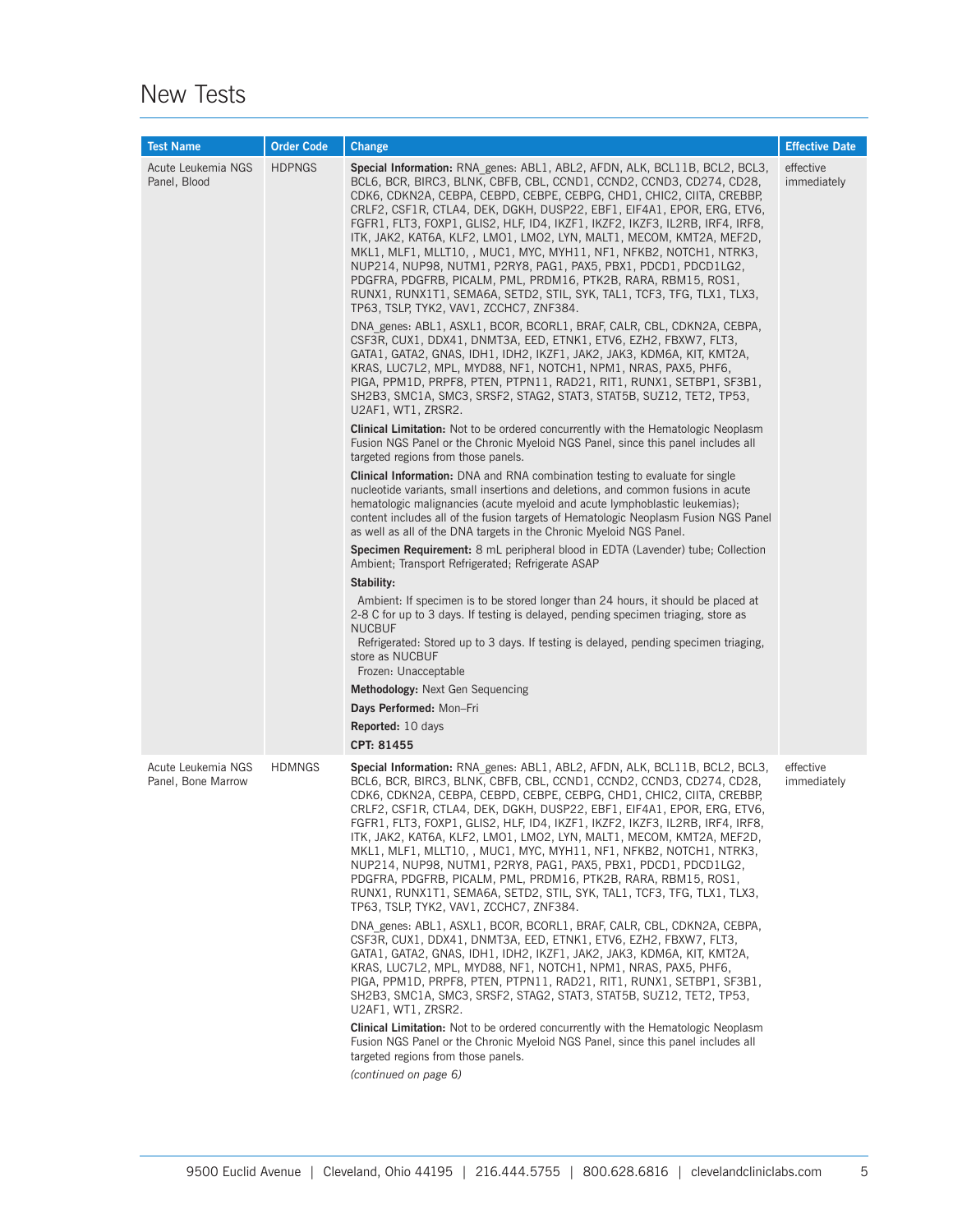# New Tests (Cont.)

| <b>Test Name</b>                                                       | <b>Order Code</b> | <b>Change</b>                                                                                                                                                                                                                                                                                                                                                                                                                                                                                                                                                                                                                                                                                                                                                                                 | <b>Effective Date</b>    |
|------------------------------------------------------------------------|-------------------|-----------------------------------------------------------------------------------------------------------------------------------------------------------------------------------------------------------------------------------------------------------------------------------------------------------------------------------------------------------------------------------------------------------------------------------------------------------------------------------------------------------------------------------------------------------------------------------------------------------------------------------------------------------------------------------------------------------------------------------------------------------------------------------------------|--------------------------|
| Acute Leukemia NGS<br>Panel, Bone Marrow<br>(continued from<br>page 5) |                   | <b>Clinical Information:</b> DNA and RNA combination testing to evaluate for single<br>nucleotide variants, small insertions and deletions, and common fusions in acute<br>hematologic malignancies (acute myeloid and acute lymphoblastic leukemias);<br>content includes all of the fusion targets of Hematologic Neoplasm Fusion NGS Panel<br>as well as all of the DNA targets in the Chronic Myeloid NGS Panel.                                                                                                                                                                                                                                                                                                                                                                          |                          |
|                                                                        |                   | Specimen Requirement: 8 mL bone marrow aspirate in EDTA (Lavender) tube;<br>Collection Ambient; Transport Refrigerated; Refrigerate ASAP                                                                                                                                                                                                                                                                                                                                                                                                                                                                                                                                                                                                                                                      |                          |
|                                                                        |                   | Stability:<br>Ambient: If specimen is to be stored longer than 24 hours, it should be placed at<br>2-8 C for up to 3 days. If testing is delayed, awaiting specimen triaging, store as<br><b>NUCBUF</b><br>Refrigerated: Stored up to 3 days. If testing is delayed, awaiting specimen triaging,<br>store as NUCBUF<br>Frozen: Unacceptable                                                                                                                                                                                                                                                                                                                                                                                                                                                   |                          |
|                                                                        |                   | <b>Methodology:</b> Next Gen Sequencing                                                                                                                                                                                                                                                                                                                                                                                                                                                                                                                                                                                                                                                                                                                                                       |                          |
|                                                                        |                   | Days Performed: Mon-Fri                                                                                                                                                                                                                                                                                                                                                                                                                                                                                                                                                                                                                                                                                                                                                                       |                          |
|                                                                        |                   | <b>Reported:</b> 10 days                                                                                                                                                                                                                                                                                                                                                                                                                                                                                                                                                                                                                                                                                                                                                                      |                          |
|                                                                        |                   | CPT: 81455                                                                                                                                                                                                                                                                                                                                                                                                                                                                                                                                                                                                                                                                                                                                                                                    |                          |
| Acute Leukemia NGS<br>Panel, Other                                     | <b>HDONGS</b>     | Special Information: RNA genes: ABL1, ABL2, AFDN, ALK, BCL11B, BCL2, BCL3,<br>BCL6, BCR, BIRC3, BLNK, CBFB, CBL, CCND1, CCND2, CCND3, CD274, CD28,<br>CDK6, CDKN2A, CEBPA, CEBPD, CEBPE, CEBPG, CHD1, CHIC2, CIITA, CREBBP,<br>CRLF2, CSF1R, CTLA4, DEK, DGKH, DUSP22, EBF1, EIF4A1, EPOR, ERG, ETV6,<br>FGFR1, FLT3, FOXP1, GLIS2, HLF, ID4, IKZF1, IKZF2, IKZF3, IL2RB, IRF4, IRF8,<br>ITK, JAK2, KAT6A, KLF2, LMO1, LMO2, LYN, MALT1, MECOM, KMT2A, MEF2D,<br>MKL1, MLF1, MLLT10, , MUC1, MYC, MYH11, NF1, NFKB2, NOTCH1, NTRK3,<br>NUP214, NUP98, NUTM1, P2RY8, PAG1, PAX5, PBX1, PDCD1, PDCD1LG2,<br>PDGFRA, PDGFRB, PICALM, PML, PRDM16, PTK2B, RARA, RBM15, ROS1,<br>RUNX1, RUNX1T1, SEMA6A, SETD2, STIL, SYK, TAL1, TCF3, TFG, TLX1, TLX3,<br>TP63, TSLP, TYK2, VAV1, ZCCHC7, ZNF384. | effective<br>immediately |
|                                                                        |                   | DNA genes: ABL1, ASXL1, BCOR, BCORL1, BRAF, CALR, CBL, CDKN2A, CEBPA,<br>CSF3R, CUX1, DDX41, DNMT3A, EED, ETNK1, ETV6, EZH2, FBXW7, FLT3,<br>GATA1, GATA2, GNAS, IDH1, IDH2, IKZF1, JAK2, JAK3, KDM6A, KIT, KMT2A,<br>KRAS, LUC7L2, MPL, MYD88, NF1, NOTCH1, NPM1, NRAS, PAX5, PHF6,<br>PIGA, PPM1D, PRPF8, PTEN, PTPN11, RAD21, RIT1, RUNX1, SETBP1, SF3B1,<br>SH2B3, SMC1A, SMC3, SRSF2, STAG2, STAT3, STAT5B, SUZ12, TET2, TP53,<br>U2AF1, WT1, ZRSR2.                                                                                                                                                                                                                                                                                                                                     |                          |
|                                                                        |                   | <b>Clinical Limitation:</b> Testing of peripheral blood or fresh/buffy coat bone marrow<br>aspirate is preferred to this test on FFPE when those samples are available and<br>representative of disease state.                                                                                                                                                                                                                                                                                                                                                                                                                                                                                                                                                                                |                          |
|                                                                        |                   | Not to be ordered concurrently with the Hematologic Neoplasm Fusion NGS Panel or<br>the Chronic Myeloid NGS Panel, since this panel includes all targeted regions from<br>those panels.                                                                                                                                                                                                                                                                                                                                                                                                                                                                                                                                                                                                       |                          |
|                                                                        |                   | <b>Clinical Information:</b> DNA and RNA combination testing to evaluate for single<br>nucleotide variants, small insertions and deletions, and common fusions in acute<br>hematologic malignancies (acute myeloid and acute lymphoblastic leukemias);<br>content includes all of the fusion targets of Hematologic Neoplasm Fusion NGS Panel<br>as well as all of the DNA targets in the Chronic Myeloid NGS Panel.                                                                                                                                                                                                                                                                                                                                                                          |                          |
|                                                                        |                   | Specimen Requirement: Twenty unstained and unbaked slides; Ambient; Need 20<br>charged, unbaked, unstained slides or 10 x 7 micron curls (scrolls) plus 1 H&E slide<br>with best tumor area circled containing at least 8% tumor                                                                                                                                                                                                                                                                                                                                                                                                                                                                                                                                                              |                          |
|                                                                        |                   | Stability:<br>Ambient: FFPE tissue and clot section slides and curls are transported and stored<br>at ambient temperature or refrigerated indefinitely<br>Refrigerated: FFPE tissue and clot section slides and curls are transported and<br>stored at ambient temperature or refrigerated indefinitely<br>Frozen: Unacceptable                                                                                                                                                                                                                                                                                                                                                                                                                                                               |                          |
|                                                                        |                   | Methodology: Next Gen Sequencing                                                                                                                                                                                                                                                                                                                                                                                                                                                                                                                                                                                                                                                                                                                                                              |                          |
|                                                                        |                   | Days Performed: Mon-Fri                                                                                                                                                                                                                                                                                                                                                                                                                                                                                                                                                                                                                                                                                                                                                                       |                          |
|                                                                        |                   | <b>Reported:</b> 10 days<br>CPT: 81455                                                                                                                                                                                                                                                                                                                                                                                                                                                                                                                                                                                                                                                                                                                                                        |                          |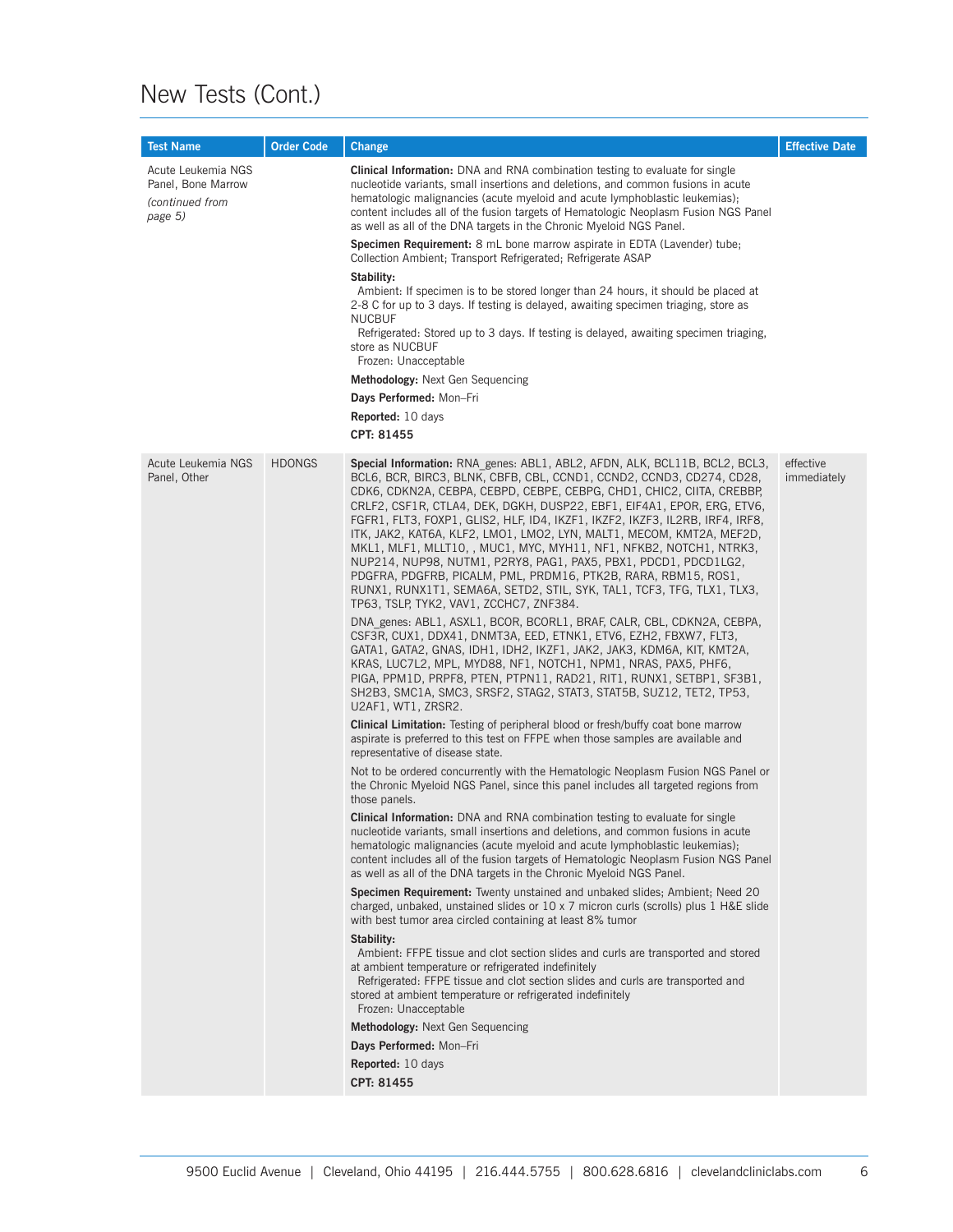# New Tests (Cont.)

| <b>Test Name</b>                                            | <b>Order Code</b> | Change                                                                                                                                                                                                                                                                                                                                                                                                                                                                                                                                                                                                                                                                                                                                                                           | <b>Effective Date</b>    |
|-------------------------------------------------------------|-------------------|----------------------------------------------------------------------------------------------------------------------------------------------------------------------------------------------------------------------------------------------------------------------------------------------------------------------------------------------------------------------------------------------------------------------------------------------------------------------------------------------------------------------------------------------------------------------------------------------------------------------------------------------------------------------------------------------------------------------------------------------------------------------------------|--------------------------|
| Chronic<br>Lymphoproliferative                              | <b>LPONGS</b>     | <b>Special Information:</b> The following genes are interrogated: BRAF, MYD88, NOTCH1,<br>SF3B1, STAT3, STAT5B and TP53.                                                                                                                                                                                                                                                                                                                                                                                                                                                                                                                                                                                                                                                         | effective<br>immediately |
| Disorder NGS Other                                          |                   | Specimen Requirement: Ten unstained and unbaked slides; Ambient; Need 10<br>charged, unbaked, unstained slides or 10 x 7 micron curls (scrolls) plus 1 H&E with<br>best tumor area circled containing at least 10% tumor.                                                                                                                                                                                                                                                                                                                                                                                                                                                                                                                                                        |                          |
|                                                             |                   | Stability:<br>Ambient: Clot section slides and curls are transported and stored at ambient<br>temperature or refrigerated indefinitely.<br>Refrigerated: Clot section slides and curls are transported and stored at ambient<br>temperature or refrigerated indefinitely.                                                                                                                                                                                                                                                                                                                                                                                                                                                                                                        |                          |
|                                                             |                   | Frozen: Unacceptable<br><b>Methodology:</b> Next Generation DNA Sequencing                                                                                                                                                                                                                                                                                                                                                                                                                                                                                                                                                                                                                                                                                                       |                          |
|                                                             |                   | Days Performed: Mon-Fri<br>Reported: Mon-Fri                                                                                                                                                                                                                                                                                                                                                                                                                                                                                                                                                                                                                                                                                                                                     |                          |
|                                                             |                   | CPT: 81445                                                                                                                                                                                                                                                                                                                                                                                                                                                                                                                                                                                                                                                                                                                                                                       |                          |
|                                                             |                   |                                                                                                                                                                                                                                                                                                                                                                                                                                                                                                                                                                                                                                                                                                                                                                                  |                          |
| Hematologic<br>Neoplasm Fusion<br>NGS Panel, Blood          | <b>HFPNGS</b>     | Special Information: ABL1, ABL2, ALK, BCL11B, BCL2, BCL3, BCL6, BCR, BIRC3,<br>BLNK, CBFB, CBL, CCND1, CCND2, CCND3, CD274, CD28, CDK6, CDKN2A,<br>CEBPA, CEBPD, CEBPE, CEBPG, CHD1, CHIC2, CIITA, CREBBP, CRLF2, CSF1R,<br>CTLA4, DEK, DGKH, DUSP22, EBF1, EIF4A1, EPOR, ERG, ETV6, FGFR1, FLT3,<br>FOXP1, GLIS2, HLF, ID4, IKZF1, IKZF2, IKZF3, IL2RB, IRF4, IRF8, ITK, JAK2,<br>KAT6A, KLF2, LMO1, LMO2, LYN, MALT1, MECOM, KMT2A, MEF2D, MKL1,<br>MLF1, MLLT10, MLLT4, MUC1, MYC, MYH11, NF1, NFKB2, NOTCH1, NTRK3,<br>NUP214, NUP98, NUTM1, P2RY8, PAG1, PAX5, PBX1, PDCD1, PDCD1LG2,<br>PDGFRA, PDGFRB, PICALM, PML, PRDM16, PTK2B, RARA, RBM15, ROS1,<br>RUNX1, RUNX1T1, SEMA6A, SETD2, STIL, SYK, TAL1, TCF3, TFG, TLX1, TLX3,<br>TP63, TSLP, TYK2, VAV1, ZCCHC7, ZNF384 | effective<br>immediately |
|                                                             |                   | <b>Clinical Information:</b> Detects common fusions in hematologic malignancies. Content<br>is identical to the fusion component genes in the Acute Leukemia NGS panel.                                                                                                                                                                                                                                                                                                                                                                                                                                                                                                                                                                                                          |                          |
|                                                             |                   | <b>Specimen Requirement:</b> 4 mL peripheral blood in EDTA (Lavender) tube; Collection<br>Ambient; Transport Refrigerated                                                                                                                                                                                                                                                                                                                                                                                                                                                                                                                                                                                                                                                        |                          |
|                                                             |                   | Stability:<br>Ambient: If specimen is to be stored longer than 24 hours, it should be placed at<br>2-8 C for up to 3 days. If testing is to be delayed, pending triage, store as NUCBUF<br>Refrigerated: Stored up to 3 days. If testing is to be delayed, pending triage, store<br>as NUCBUF<br>Frozen: Unacceptable                                                                                                                                                                                                                                                                                                                                                                                                                                                            |                          |
|                                                             |                   | Methodology: Next Gen Sequencing                                                                                                                                                                                                                                                                                                                                                                                                                                                                                                                                                                                                                                                                                                                                                 |                          |
|                                                             |                   | Days Performed: Mon-Fri                                                                                                                                                                                                                                                                                                                                                                                                                                                                                                                                                                                                                                                                                                                                                          |                          |
|                                                             |                   | <b>Reported:</b> 10 days                                                                                                                                                                                                                                                                                                                                                                                                                                                                                                                                                                                                                                                                                                                                                         |                          |
|                                                             |                   | CPT: 81455                                                                                                                                                                                                                                                                                                                                                                                                                                                                                                                                                                                                                                                                                                                                                                       |                          |
| Hematologic<br>Neoplasm Fusion<br>NGS Panel, Bone<br>Marrow | <b>HFMNGS</b>     | Special Information: ABL1, ABL2, AFDN, ALK, BCL11B, BCL2, BCL3, BCL6,<br>BCR, BIRC3, BLNK, CBFB, CBL, CCND1, CCND2, CCND3, CD274, CD28, CDK6,<br>CDKN2A, CEBPA, CEBPD, CEBPE, CEBPG, CHD1, CHIC2, CIITA, CREBBP, CRLF2,<br>CSF1R, CTLA4, DEK, DGKH, DUSP22, EBF1, EIF4A1, EPOR, ERG, ETV6, FGFR1,<br>FLT3, FOXP1, GLIS2, HLF, ID4, IKZF1, IKZF2, IKZF3, IL2RB, IRF4, IRF8, ITK,<br>JAK2, KAT6A, KLF2, KMT2A, LMO1, LMO2, LYN, MALT1, MECOM, MEF2D,<br>MKL1, MLF1, MLLT10, MUC1, MYC, MYH11, NF1, NFKB2, NOTCH1, NTRK3,<br>NUP214, NUP98, NUTM1, P2RY8, PAG1, PAX5, PBX1, PDCD1, PDCD1LG2,<br>PDGFRA, PDGFRB, PICALM, PML, PRDM16, PTK2B, RARA, RBM15, ROS1,<br>RUNX1, RUNX1T1, SEMA6A, SETD2, STIL, SYK, TAL1, TCF3, TFG, TLX1, TLX3,<br>TP63, TSLP, TYK2, VAV1, ZCCHC7, ZNF384. | effective<br>immediately |
|                                                             |                   | <b>Clinical Information:</b> Detects common fusions in hematologic malignancies. Content<br>is identical to the fusion component genes in the Acute Leukemia NGS panel.                                                                                                                                                                                                                                                                                                                                                                                                                                                                                                                                                                                                          |                          |
|                                                             |                   | Specimen Requirement: 4 mL bone marrow aspirate in EDTA (Lavender) tube;<br>Collection Ambient; Transport Refrigerated; Refrigerate ASAP                                                                                                                                                                                                                                                                                                                                                                                                                                                                                                                                                                                                                                         |                          |
|                                                             |                   | Stability:<br>Ambient: If specimen is to be stored longer than 24 hours, it should be placed at<br>2-8 C for up to 3 days. If testing is to be delayed, pending triage, store as NUCBUF<br>Refrigerated: Stored up to 3 days. If testing is to be delayed, pending triage, store<br>as NUCBUF<br>Frozen: Unacceptable                                                                                                                                                                                                                                                                                                                                                                                                                                                            |                          |
|                                                             |                   | (continued on page 8)                                                                                                                                                                                                                                                                                                                                                                                                                                                                                                                                                                                                                                                                                                                                                            |                          |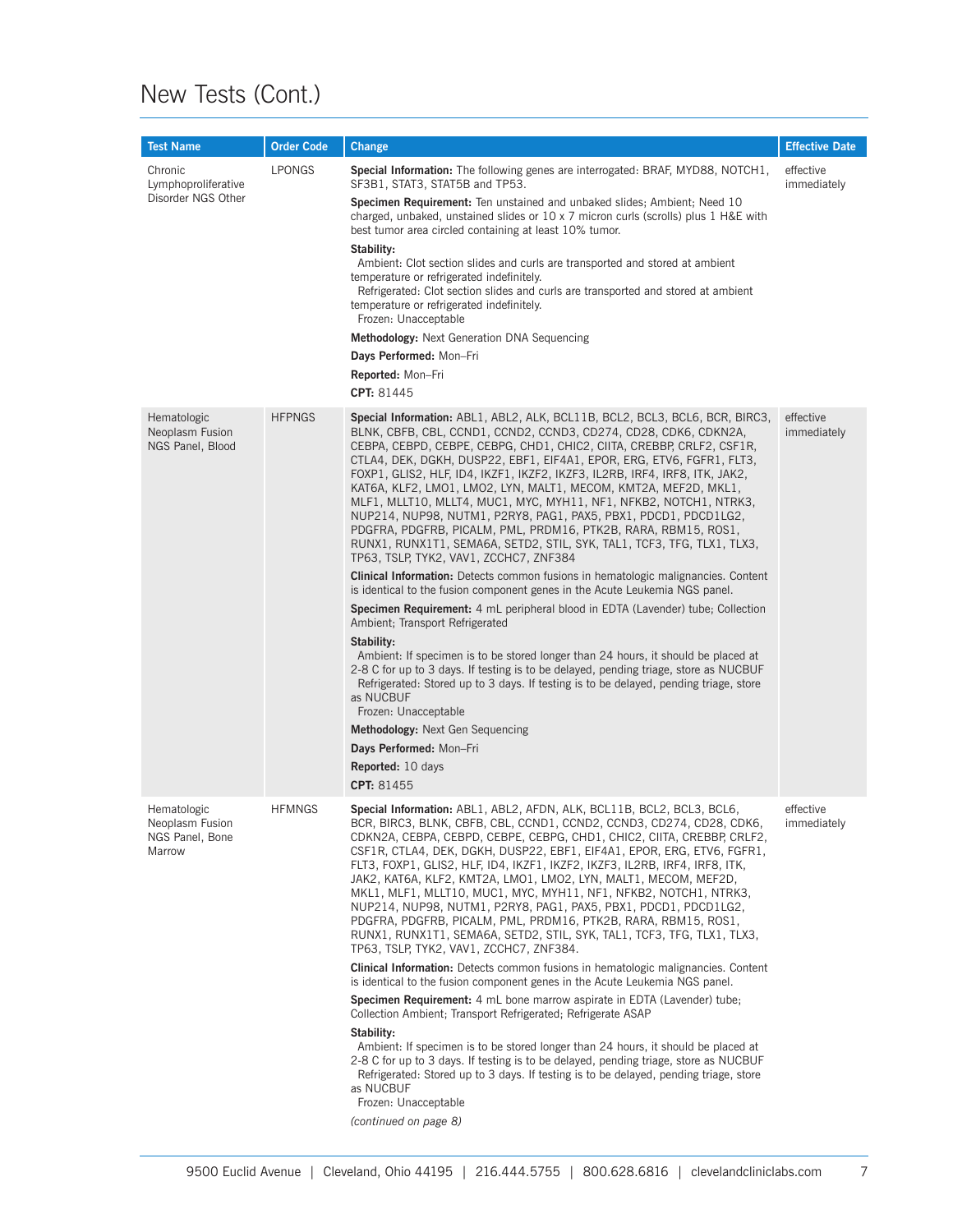# New Tests (Cont.)

| <b>Test Name</b>                                                                          | <b>Order Code</b> | Change                                                                                                                                                                                                                                                                                                                                                                                                                                                                                                                                                                                                                                                                                                                                                                                                                                                                                                                                                                                                                                                                                                                                                                                                                                                                                                                                                                                                                                                                                                                                                                                                                                                                                                                    | <b>Effective Date</b>    |
|-------------------------------------------------------------------------------------------|-------------------|---------------------------------------------------------------------------------------------------------------------------------------------------------------------------------------------------------------------------------------------------------------------------------------------------------------------------------------------------------------------------------------------------------------------------------------------------------------------------------------------------------------------------------------------------------------------------------------------------------------------------------------------------------------------------------------------------------------------------------------------------------------------------------------------------------------------------------------------------------------------------------------------------------------------------------------------------------------------------------------------------------------------------------------------------------------------------------------------------------------------------------------------------------------------------------------------------------------------------------------------------------------------------------------------------------------------------------------------------------------------------------------------------------------------------------------------------------------------------------------------------------------------------------------------------------------------------------------------------------------------------------------------------------------------------------------------------------------------------|--------------------------|
| Hematologic<br>Neoplasm Fusion<br>NGS Panel, Bone<br>Marrow<br>(continued from<br>page 7) |                   | <b>Methodology:</b> Next Gen Sequencing<br>Days Performed: Mon-Fri<br><b>Reported:</b> 10 days<br>CPT: 81455                                                                                                                                                                                                                                                                                                                                                                                                                                                                                                                                                                                                                                                                                                                                                                                                                                                                                                                                                                                                                                                                                                                                                                                                                                                                                                                                                                                                                                                                                                                                                                                                              |                          |
| Hematologic<br>Neoplasm Fusion<br>NGS Panel, Other                                        | <b>HFONGS</b>     | Special Information: ABL1, ABL2, AFDN, ALK, BCL11B, BCL2, BCL3, BCL6,<br>BCR, BIRC3, BLNK, CBFB, CBL, CCND1, CCND2, CCND3, CD274, CD28, CDK6,<br>CDKN2A, CEBPA, CEBPD, CEBPE, CEBPG, CHD1, CHIC2, CIITA, CREBBP, CRLF2,<br>CSF1R, CTLA4, DEK, DGKH, DUSP22, EBF1, EIF4A1, EPOR, ERG, ETV6, FGFR1,<br>FLT3, FOXP1, GLIS2, HLF, ID4, IKZF1, IKZF2, IKZF3, IL2RB, IRF4, IRF8, ITK,<br>JAK2, KAT6A, KLF2, KMT2A, LMO1, LMO2, LYN, MALT1, MECOM, MEF2D,<br>MKL1, MLF1, MLLT10, MUC1, MYC, MYH11, NF1, NFKB2, NOTCH1, NTRK3,<br>NUP214, NUP98, NUTM1, P2RY8, PAG1, PAX5, PBX1, PDCD1, PDCD1LG2,<br>PDGFRA, PDGFRB, PICALM, PML, PRDM16, PTK2B, RARA, RBM15, ROS1,<br>RUNX1, RUNX1T1, SEMA6A, SETD2, STIL, SYK, TAL1, TCF3, TFG, TLX1, TLX3,<br>TP63, TSLP, TYK2, VAV1, ZCCHC7, ZNF384.<br><b>Clinical Information:</b> Detects common fusions in hematologic malignancies. Content<br>is identical to the fusion component genes in the Acute Leukemia NGS panel.<br><b>Specimen Requirement:</b> Ten unstained and unbaked slides; Collection Ambient;<br>Transport Ambient; Need 10 charged, unbaked, unstained slides or 10 x 7 micron<br>curls (scrolls) plus 1 H&E slide with best tumor area circled containing at least 8%<br>tumor<br>Stability:<br>Ambient: FFPE tissue and clot section slides and curls are transported and stored<br>at ambient temperature or refrigerated indefinitely<br>Refrigerated: FFPE tissue and clot section slides and curls are transported and<br>stored at ambient temperature or refrigerated indefinitely<br>Frozen: Unacceptable<br>Methodology: Next Gen Sequencing<br>Days Performed: Mon-Fri<br><b>Reported:</b> 10 days<br>CPT: 81455                                          | effective<br>immediately |
| Myeloid NGS Panel<br>Other                                                                | <b>MYNGSO</b>     | <b>Special Information: The following genes are interrogated: ABL1, ASXL1, BCOR,</b><br>BCORL1, BRAF, CALR, CBL, CEBPA, CSF3R, CUX1, DDX41, DNMT3A, EED,<br>ETNK1, ETV6, EZH2, FLT3, GATA1, GATA2, IDH1, IDH2, JAK2, JAK3, KDM6A,<br>KIT, KMT2A, KRAS, LUC7L2, MPL, NF1, NPM1, NRAS, PHF6, PIGA, PPMID,<br>PRPF8, PTEN, PTPN11, RAD2, RIT1, RUNX1, SETBP1, SF3B1, SH2B3, SMC1A,<br>SMC3, SRSF2, STAG2, STAT3, STAT5B, SUZ12, TET2, TP53, U2AF1, WT1, and<br>ZRSR2.<br><b>Clinical Limitation:</b> This test does not evaluate for fusions. For a combined<br>evaluation including fusions relevant to acute leukemias, the Acute Leukemia NGS<br>panel is recommended.<br>Clinical Information: Molecular evaluation of known or suspected chronic<br>myeloid neoplasms, including but not limited to myeloproliferative neoplasms,<br>myelodysplastic syndromes, and overlap myelodysplastic/myeloproliferative<br>neoplasms. Evaluates for single nucleotide variants, small insertions and deletions<br>within the covered regions of the targeted genes.<br>Specimen Requirement: Ten unstained and unbaked slides; Ambient; Need 10<br>charged, unbaked, unstained slides or $10 \times 7$ micron curls (scrolls) plus 1 H&E with<br>best tumor area circled containing at least 10% tumor.<br>Stability:<br>Ambient: Clot section slides and curls are transported and stored at ambient<br>temperature or refrigerated indefinitely.<br>Refrigerated: Clot section slides and curls are transported and stored at ambient<br>temperature or refrigerated indefinitely.<br>Frozen: Unacceptable<br>Methodology: Next Generation DNA Sequencing<br>Days Performed: Mon-Fri<br><b>Reported:</b> 10 days<br>CPT: 81455 | effective<br>immediately |